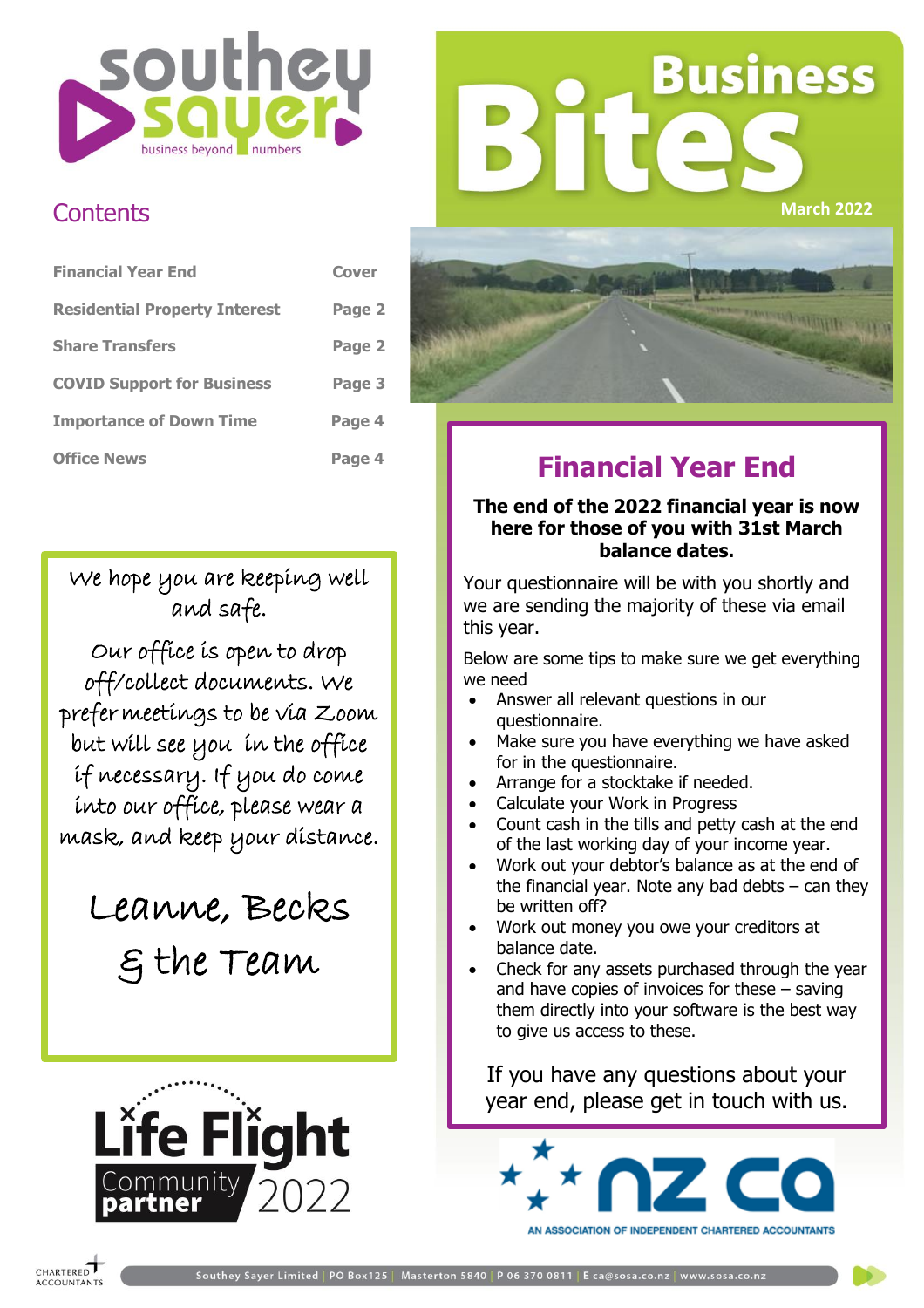# **Bites**



## **Transferring shares**

It appears to be so easy to transfer shares. All you have to do is to go on to the internet, find the Registrar of Companies and change your shareholding….

This is wrong. Share transfers need to be approved by directors so suitable minutes need to be prepared and signed.

A signed share transfer form will provide evidence the seller intended to get rid of their shares. The company also needs to keep a register of shareholders and this needs to be updated.

It is not the same register as the one at the Registrar of Companies.

Before even starting to put through a share transfer, you must consider the tax implications. Not only can losses be forfeited but also tax credits, and this can be very expensive.

If you're contemplating changing your shareholding, please talk with us before taking any action.

### **Residential rental property – Interest deduction changes**

#### **Below outlines the timing for the amounts of interest, which are permitted to be deducted:**

- From 1 October 2021 to 31 March 2023 the maximum interest claimable is 75%.
- From 1 April 2023 to 31 March 2024, it is 50%.
- From 1 April 2024 to 31 March 2025, it is 25% and there after the claim is nil.

**We will need your loan statements for the full financial year to make this calculation for you.** 

#### **Please contact us if you have any questions.**



## **Time is money: make the most out of 2022**

Are you familiar with the ancient Japanese philosophy of 'Kaizen'? It's the principle of continuous improvement that can make a huge difference to the efficiency of any company and is saving some of the world's most powerful companies millions of dollars a year. Sound good? Here are ways you can embrace Kaizen to improve your business.

**What's your waste?** This isn't just about what's ending up in the rubbish, it's also unnecessary movement, overproduction of stock, waste due to mistakes, and time spent waiting. Examine whether the waste is avoidable or could be made more efficient.

**Get organised!** Create a standardised work week so the same things are happening on the same day or time. Organise your equipment so everything has a home, and everyone knows where it is.

**Create visual systems.** Get everything out of your head and onto a board – the goals and priorities, how you're tracking, and who's responsible. It helps with communication and eases the pressure on you because you now don't need to be there to answer all the questions.

**Non-utilised resources.** Listen to your team; their ideas and even their hidden talents could be put to good use.

**You don't have to spend millions on flash solutions.** Simply get down to basics, understand the root cause of the problem, and put systems in place. It's about making your life easier, less frustrating, and gaining more time to be an efficient, effective business owner.



myob BankLink C FARM FOCUS

Approved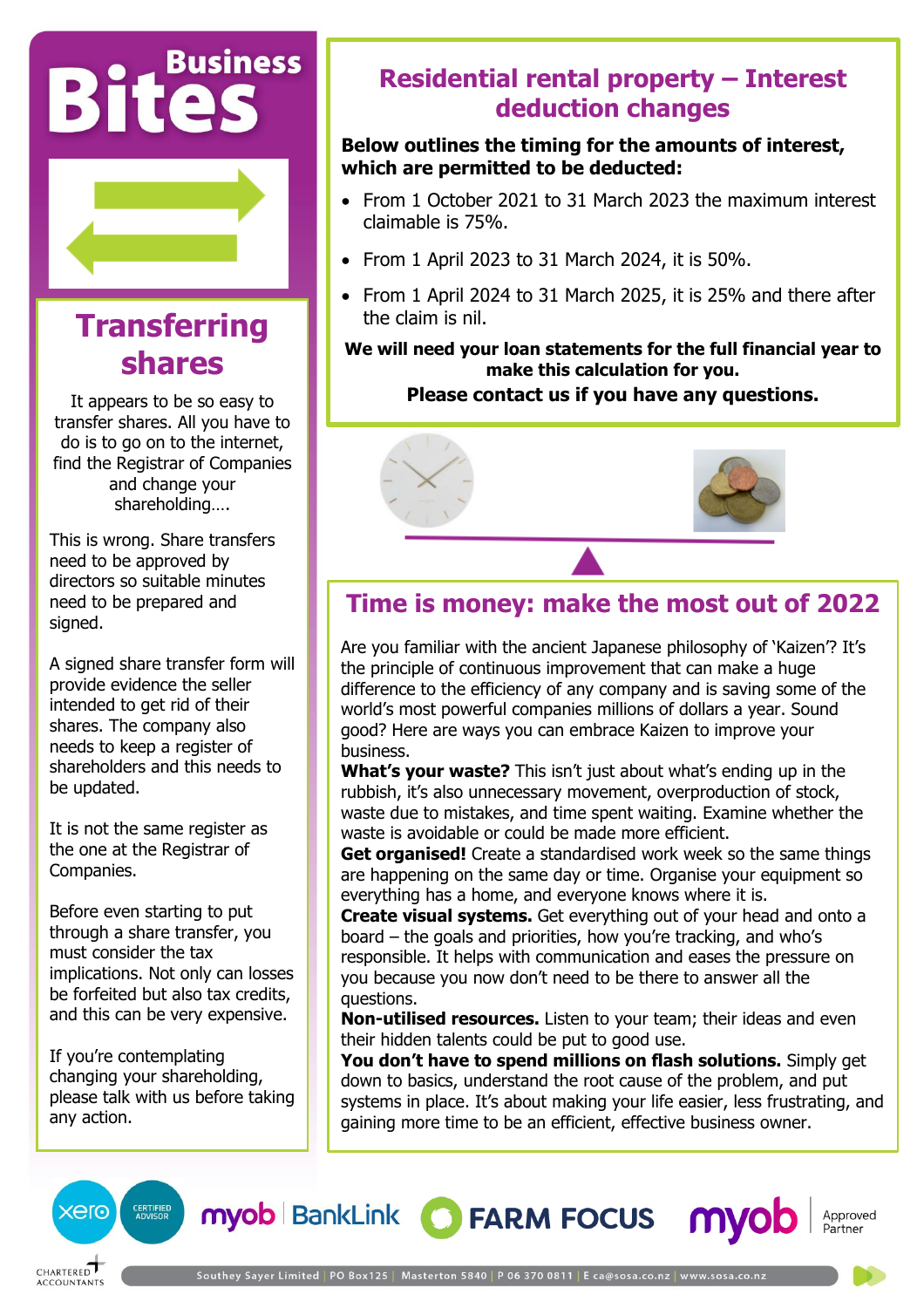## **Business support during the Omicron outbreak**

The government recently announced 3 additional forms of financial support for businesses struggling with cashflow due to COVID-19. These are:

• an increase to the base Small Business Cashflow Scheme (SBCS) and the ability to borrow a top-up if you did not borrow the full amount

- up to 3 COVID-19 Support Payments (CSP)
- an extension of IR's ability to remit penalties and interest.

Below is a brief overview of the updates, please contact us if you have any questions.

#### **Small Business Cashflow Scheme (SBCS) changes**

The SBCS base loan will be increased to \$20,000 (from \$10,000). This means the amount that can be borrowed will be \$20,000, plus \$1,800 per full-time equivalent employee (up to 50 employees). The loan repayment period remains 5 years (60 months).

The first 2 years of existing loans will become interest-free provided the loan is not in default. Interest will apply at a rate of 3% per year on the remaining loan balance from the first day of the third year of the loan period.

#### **COVID-19 Support Payment**

On 21 February 2022, a new targeted COVID-19 Support Payment (CSP) was announced for businesses struggling with revenue during the Omicron outbreak.

The CSP is a payment to help support viable and ongoing businesses or organisations which have experienced a 40% or more drop in revenue because of 1 or more of the following COVID-19 circumstances:

- the widespread presence of COVID-19 in the New Zealand community
- the legislative public health measures taken to reduce the spread of COVID-19 in the New Zealand community

• any business circumstances that are, or are reasonably likely to be, a consequence of the circumstances described above.

Three fortnightly CSPs will be available with applications opening for the first payment on 28 February 2022 for the period starting from 16 February 2022. Each CSP will be \$4,000 per business plus \$400 per full-time employee (FTE), capped at 50 FTEs or \$24,000.

The maximum size of the CSP your business or organisation may be eligible to apply for, depends on the number of FTEs you have, and your level of revenue. Businesses or organisations with low revenue will have their payment capped at 8 times their actual decline in revenue.

#### **Remittance of penalties and interest**

Inland Revenue's ability to remit interest if a business is late paying its tax because they are adversely affected by COVID-19 has been extended. Customers should contact Inland Revenue as soon as they know they will not be able to pay their tax on time.



#### **COVID Business support for employees**

#### **Short term absence payment**

The Short-Term Absence Payment is available to employers to pay workers who follow public health guidance and stay home while waiting for a COVID-19 test result. It's also available to eligible self-employed workers. To be eligible, workers need to be unable to work from home and need to miss work while waiting for their test results.

#### **Leave support scheme**

The COVID-19 Leave Support Scheme is available to employers to help pay employees who have been advised to self-isolate because of COVID-19 and can't work from home. It's also available to eligible self-employed workers.

**More information and how to apply for the above payments is available on the Work and Income website.**



#### **Clean car discounts & GST**

Subject to legislation being passed, the Clean Car Discount will consist of rebates and fees for imported new and used vehicles based on CO<sup>2</sup> emission ratings from 2022.

The discount you get for buying an electric car includes GST.

It works the other way, too. When petrol cars are charged fees, those fees also contain GST, which can with be claimed back.